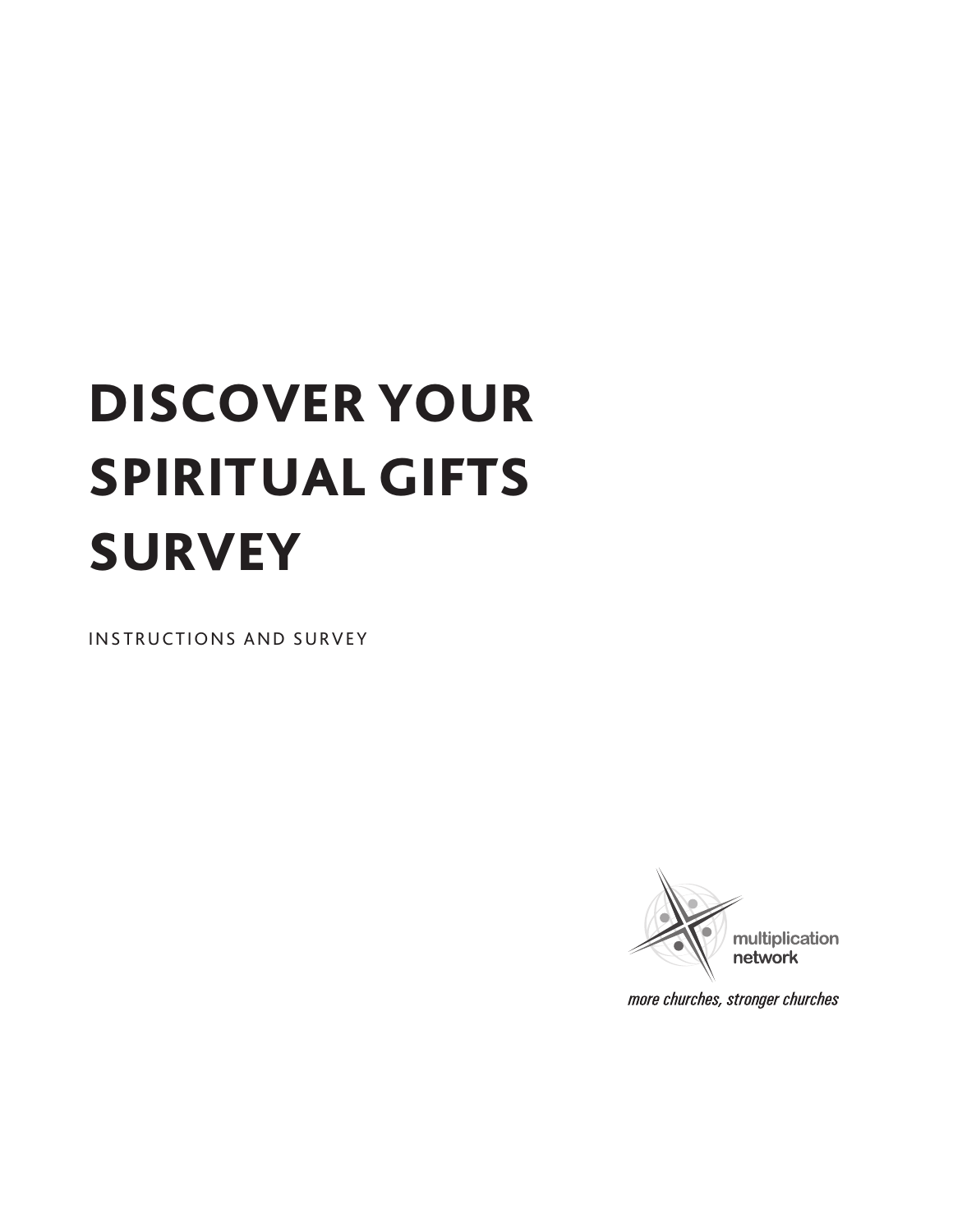## **INTRODUCTION**

This survey is found in Module 10 of Multiplication Network Ministries' (MNM) church planter training, Mission to Multiply. Visit www.MultiplicationNetwork.org for more information.

### **Discover your Spiritual Gifts!**

By Gene Wilkes

Ken Hemphill defines a spiritual gift as "an individual manifestation of grace from the Father that enables you to serve Him and thus play a vital role in His plan for the redemption of the world."1 Peter Wagner defines a spiritual gift as "a special attribute given by the Holy Spirit to every member of the Body of Christ according to God's grace for use within the context of the Body."<sup>2</sup> I like to use this definition:

> *A spiritual gift is an expression of the Holy Spirit in the life of believers which empowers them to serve the body of Christ, the church.*

In the Bible, Romans 12:6-8; 1 Corinthians 12:8-10, 28-30; Ephesians 4:11; and 1 Peter 4:9-11 contain representative lists of gifts and roles God has given to the church. A definition of these gifts follows.<sup>3</sup>

- **• Leadership**: Leadership aids the body by mobilizing and directing members to accomplish the goals and purposes of the church. Leadership motivates people to work together in unity toward common goals (Romans 12:8).
- **• Administration**: Persons with the gift of administration lead the body by steering others to remain on task. Administration enables the body to organize according to God-given purposes and long- term goals (1 Corinthians 12:28).
- **• Teaching**: Teaching is instructing members in the truths and doctrines of God's Word for the purposes of building up, unifying, and maturing the body (1 Corinthians 12:28; Romans 12:7; Ephesians 4:11).
- **• Knowledge**: The gift of knowledge manifests itself in teaching and training in discipleship. It is the God-given ability to learn, know, and explain the precious truths of God's Word. A word of knowledge is a Spirit-revealed truth (1 Corinthians 12:28).

<sup>1</sup> Ken Hemphill. *Serving God: Discovering and Using Your Spiritual Gifts Workbook.* (Dallas: The Sampson Company, 1995). 22. This product is distributed by and available from LifeWay Christian Resources of the Southern Baptist Convention, and may be purchased by calling toll free 1-800-458-2772.

<sup>2</sup> C. Peter Wagner, *Your Spiritual Gifts Can Help Your Church Grow*. Copyright © (Ventura, CA: Regal Books, 1979). Used by permission. 42.

<sup>3</sup> These definitions exclude the "sign gifts" because of some confusion that accompanies these gifts and because they are difficult to fit into ministries within a typical church's ministry.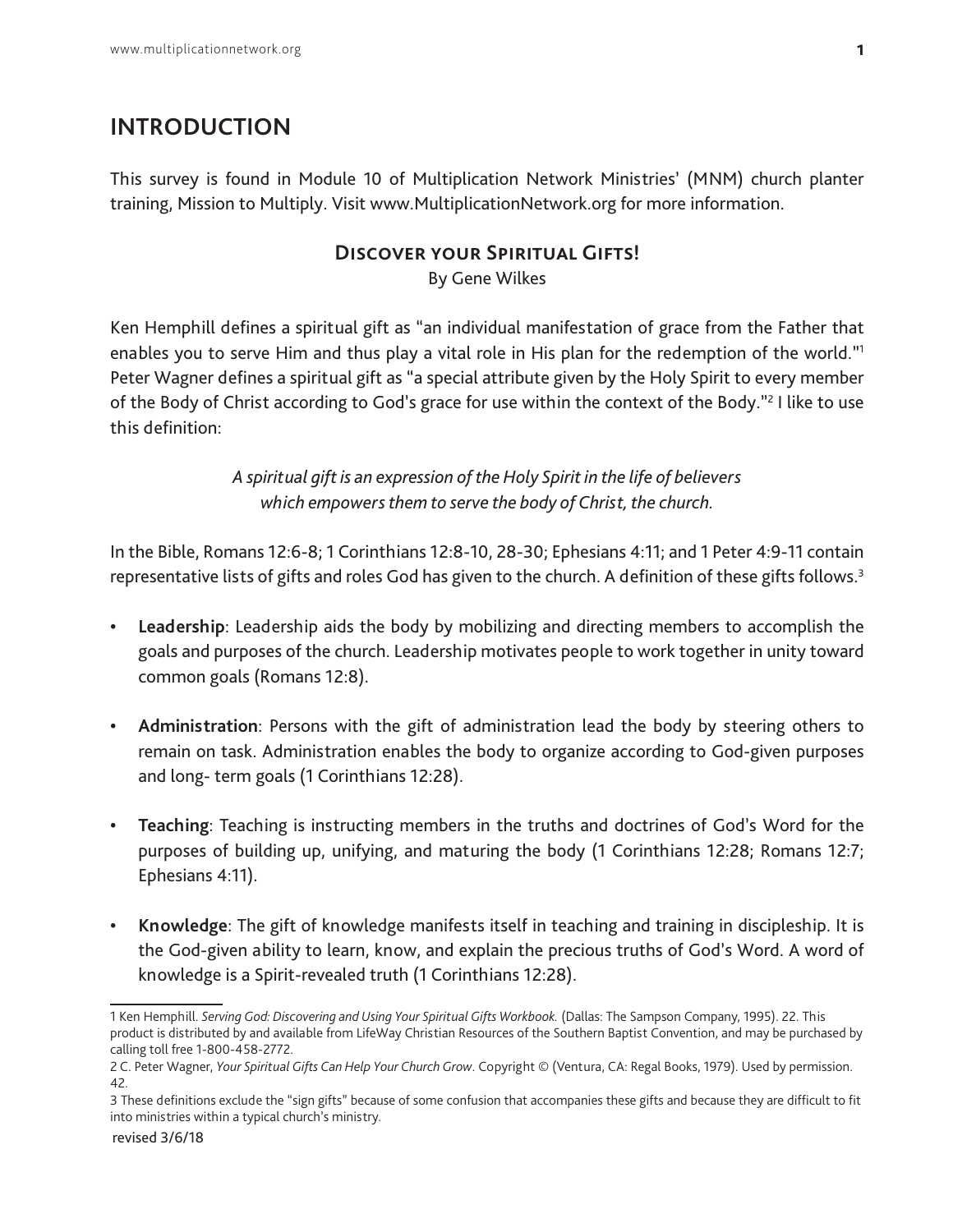- **• Wisdom**: Wisdom is the gift that discerns the work of the Holy Spirit in the body and applies His teachings and actions to the needs of the body (1 Corinthians 12:28).
- **• Prophecy**: The gift of prophecy is proclaiming the Word of God boldly. This builds up the body and leads to conviction of sin. Prophecy manifests itself in preaching and teaching (1 Corinthians 12:10; Romans 12:6).
- **• Discernment**: Discernment aids the body by recognizing the true intentions of those within or related to the body. Discernment tests the message and actions of others according to Scripture for the protection and well-being of the body (1 Corinthians 12:10).
- **• Exhortation**: Possessors of this gift encourage members to be involved in and enthusiastic about the work of the Lord. Members with this gift are good counselors and motivate others to service. Exhortation exhibits itself in preaching, teaching, and ministry (Romans 12:8).
- **• Shepherding**: The gift of shepherding is manifested in people who look out for the spiritual welfare of others. Although pastors, like shepherds, do care for members of the church, this gift is not limited to a pastor or staff member (Ephesians 4:11).
- **• Faith**: Faith trusts God to work beyond the human capabilities of the people. Believers with this gift encourage others to trust in God in the face of apparently insurmountable odds (1 Corinthians 12:9).
- **• Evangelism**: God gifts His Church with evangelists to lead others to Christ effectively and enthusiastically. This gift builds up the body by adding new members to its fellowship (Ephesians 4:11).
- **• Apostleship**: The church sends apostles from the body to plant churches or be missionaries. Apostles motivate the body to look beyond its walls in order to carry out the Great Commission (1 Corinthians 12:28; Ephesians 4:11).
- **• Service/Helping**: Those with the gift of service/helping recognize practical needs in the body and joyfully give assistance to meeting those needs. Christians with this gift do not mind working behind the scenes (1 Corinthians 12:28; Romans 12:7).
- **• Mercy**: Cheerful acts of compassion characterize those with the gift of mercy. People with this gift aid the body by empathizing with members who are hurting. They keep the body healthy and unified by keeping others aware of and meeting the needs within the church (Romans 12:8).
- **• Giving**: Members with the gift of giving give freely and joyfully to the work and mission of the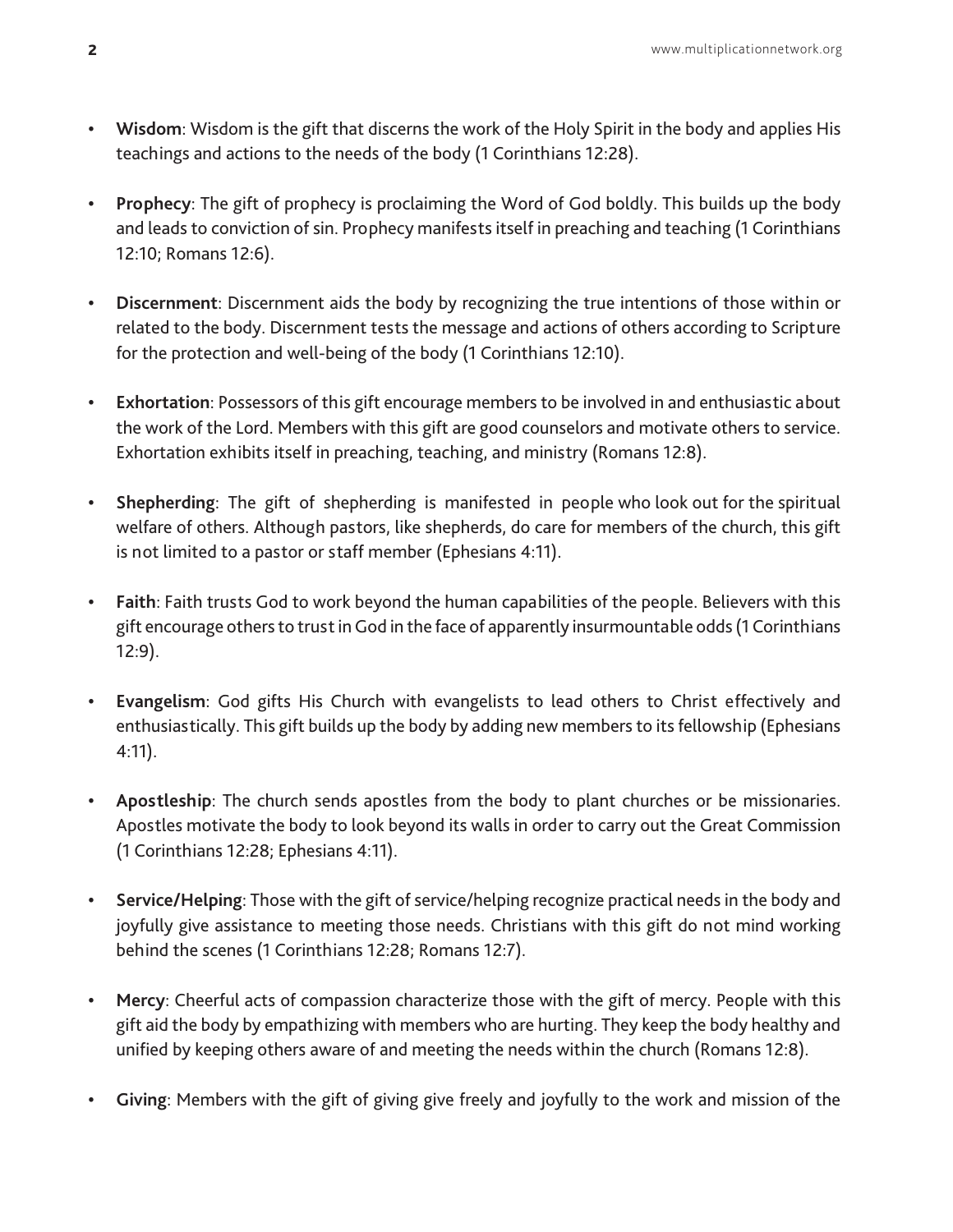body. Cheerfulness and liberality are characteristics of individuals with this gift (Romans 12:8).

**• Hospitality**: Those with this gift have the ability to make visitors, guests, and strangers feel at ease. They often use their home to entertain guests. People with this gift integrate new members into the body (1 Peter 4:9).

God has gifted you with an expression of His Holy Spirit to support His vision and mission of the Church. It is a worldwide vision to reach all people with the gospel of Christ. As a servant leader, God desires that you know how He has gifted you. This will lead you to where He would have you serve as part of His vision and mission for the Church.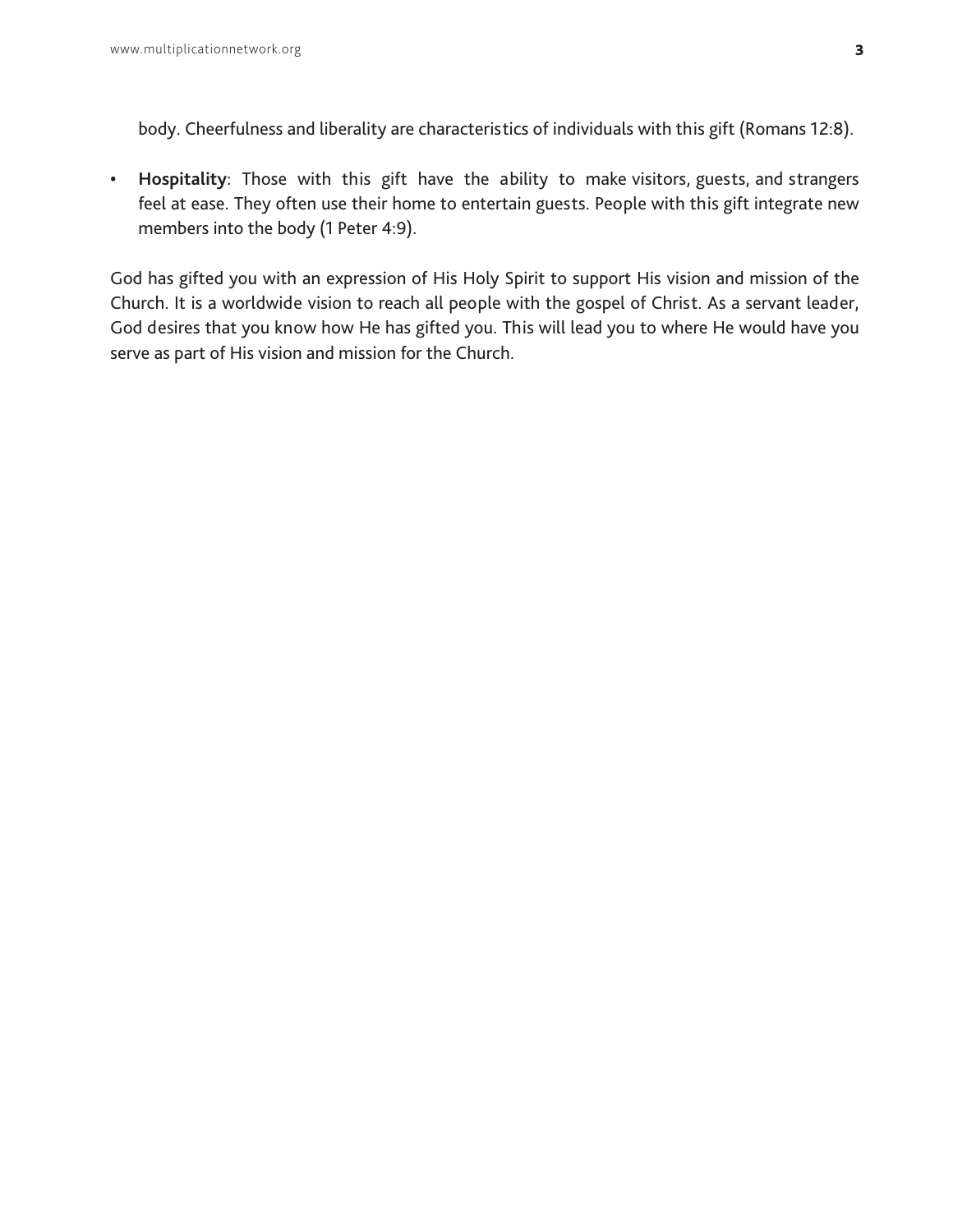## **SPIRITUAL GIFTS SURVEY**

### **Directions**

This is not a test, so there are no wrong answers. The Spiritual Gifts Survey consists of 80 statements. Some items reflect concrete actions; other items are descriptive traits; and still others are statements of belief.

- Select the one response you feel best characterizes yourself and place that number in the blank provided. Record your answer in the blank under each question.
- Do not spend too much time on any one item. Remember, it is not a test. Usually your immediate response is best.
- Please give an answer for each item. Do not skip any items.
- Do not ask others how they are answering or how they think you should answer.
- Work at your own pace.

Your response choices are:

| 5                       | Highly characteristic of me/definitely true for me                           |
|-------------------------|------------------------------------------------------------------------------|
|                         |                                                                              |
|                         | 4 Most of the time this would describe me/be true for me                     |
|                         |                                                                              |
| $\overline{\mathbf{3}}$ | Frequently characteristic of me/true for me-about 50 percent of the time     |
|                         | 2 Occasionally characteristic of me/true for me-about 25 percent of the time |
|                         |                                                                              |
|                         | 1 Not at all characteristic of me/definitely untrue for me                   |

1. I have the ability to organize ideas, resources, time, and people effectively.

2. I am willing to study and prepare for the task of teaching.

3. I am able to relate the truths of God to specific situations.

4. I have a God-given ability to help others grow in their faith.

5. I possess a special ability to communicate the truth of salvation.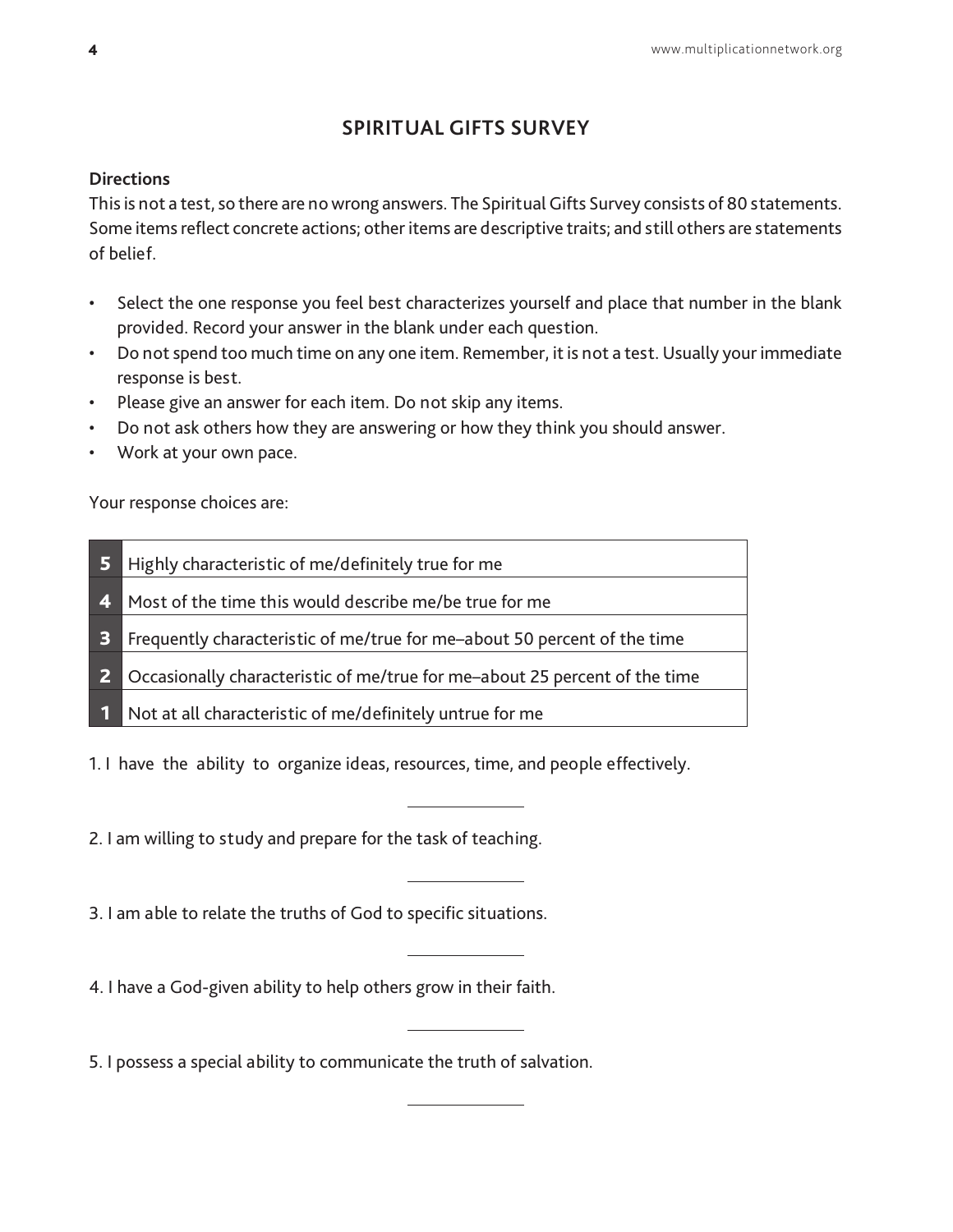6. I have the ability to make critical decisions when necessary.

7. I am sensitive to the hurts of people.

8. I experience joy in meeting needs through sharing possessions.

9. I enjoy studying.

10. I have delivered God's message of warning and judgment.

11. I am able to sense the true motivation of persons and movements.

12. I have a special ability to trust God in difficult situations.

13. I have a strong desire to contribute to the establishment of new churches.

14. I take action to meet physical and practical needs rather than merely talking about or planning to help.

15. I enjoy entertaining guests in my home.

16. I can adapt my guidance to fit the maturity of those working with me.

17. I can delegate and assign meaningful work.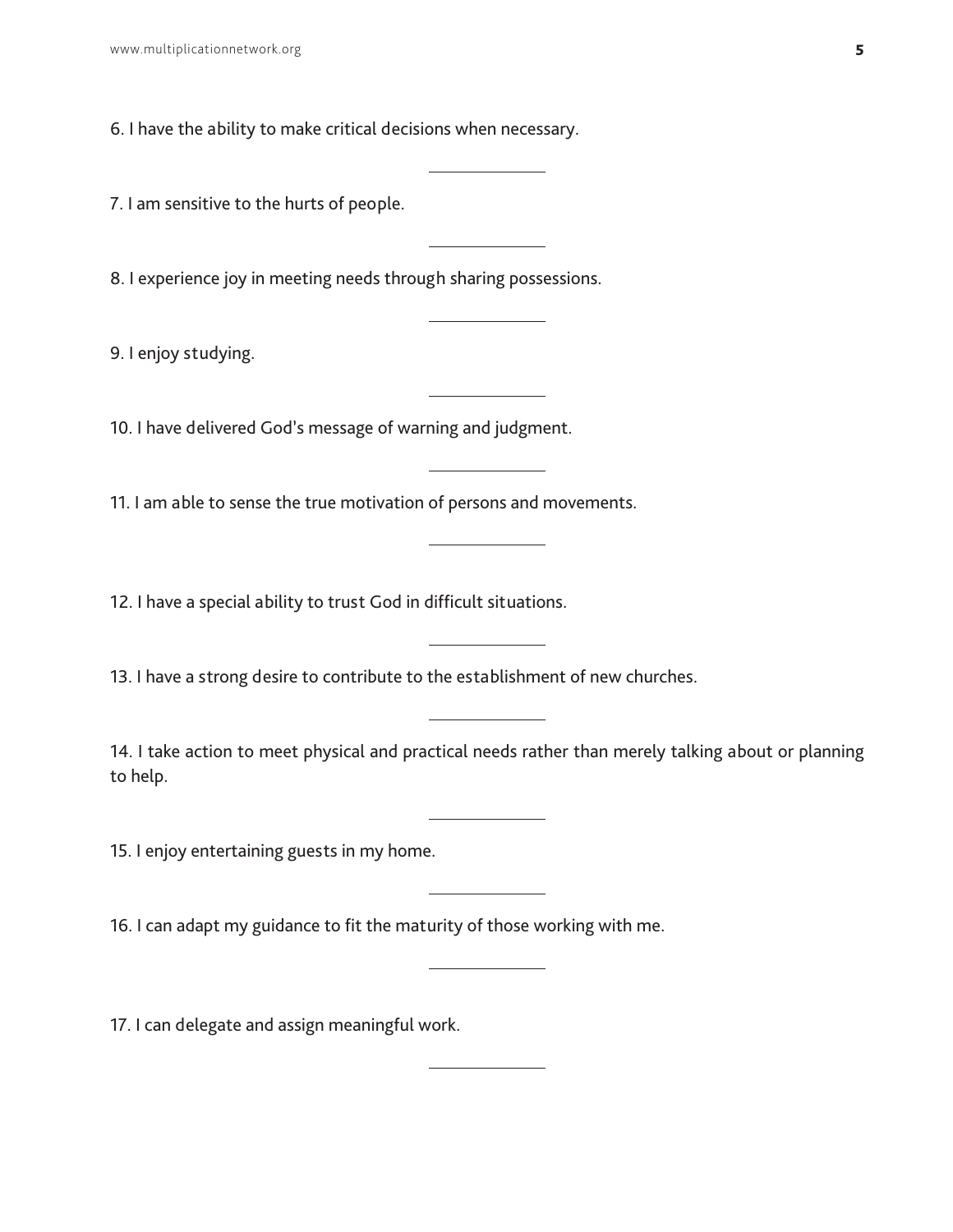18. I have an ability and desire to teach.

19. I am usually able to analyze a situation correctly.

20. I have a natural tendency to encourage others.

21. I am willing to take the initiative in helping other Christians grow in their faith.

22. I have an acute awareness of the emotions of other people, such as loneliness, pain, fear, and anger.

23. I am a cheerful giver.

24. I spend time digging into facts.

25. I feel that I have a message from God to deliver to others.

26. I can recognize when a person is genuine/honest.

27. I am a person of vision (a clear mental portrait of a preferable future given by God). I am able to communicate vision in such a way that others commit to making the vision a reality.

28. I am willing to yield to God's will rather than question and waver.

29. I would like to be more active in getting the gospel to people in other lands.

30. It makes me happy to do things for people in need.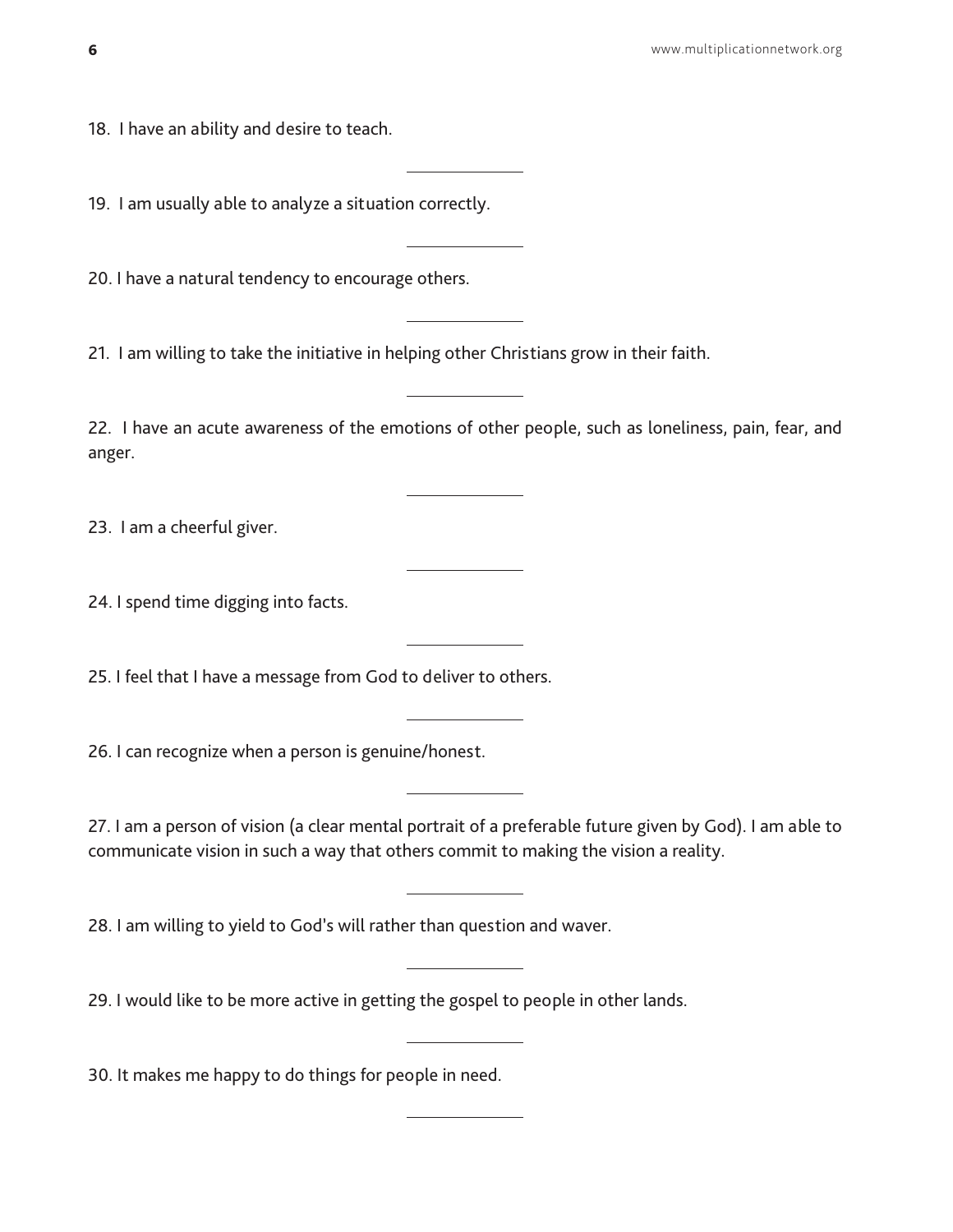31. I am successful in getting a group to do its work joyfully.

32. I am able to make strangers feel at ease.

33. I have the ability to plan learning approaches.

34. I can identify those who need encouragement.

35. I have trained Christians to be more obedient disciples of Christ.

36. I am willing to do whatever it takes to see others come to Christ.

37. I am attracted to people who are hurting.

38. I am a generous giver.

39. I am able to discover new truths.

40. I have spiritual insights from Scripture concerning issues and people that compel me to speak out.

41. I can sense when a person is acting in accord with God's will.

42. I can trust in God even when things look dark.

43. I can determine where God wants a group to go and help it get there.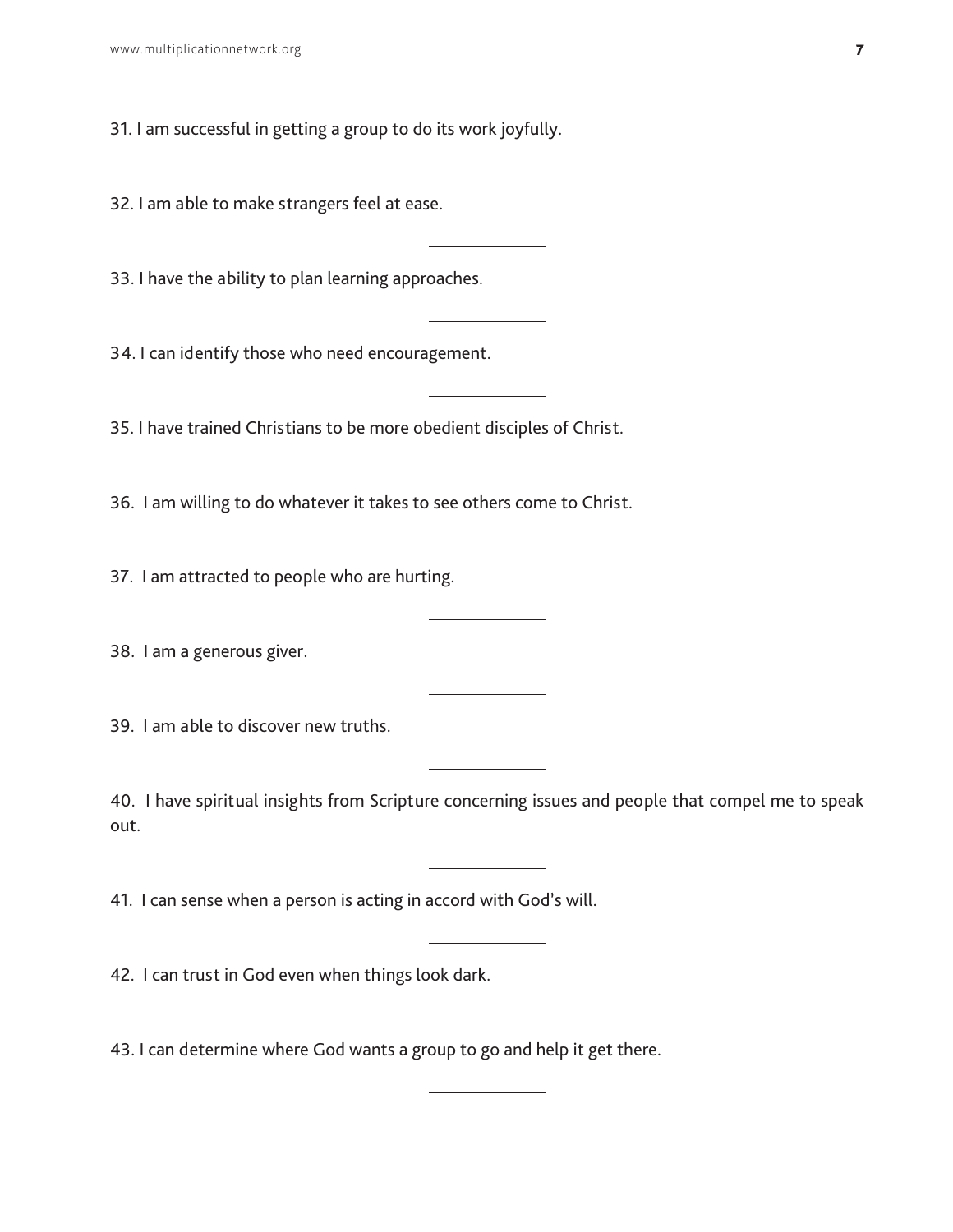44. I have a strong desire to take the gospel to places where it has never been heard.

45. I enjoy reaching out to new people in my church and community.

46. I am sensitive to the needs of people.

47. I have been able to make effective and efficient plans for accomplishing the goals of a group.

48. I often am consulted when fellow Christians are struggling to make difficult decisions.

49. I think about how I can comfort and encourage others in my congregation.

50. I am able to give spiritual direction to others.

51. I am able to present the gospel to lost people in such a way that they accept the Lord and His salvation.

52. I possess an unusual capacity to understand the feelings of those in distress.

53. I have a strong sense of stewardship based on the recognition that God owns all things.

54. I help others understand God's Word and apply it to their lives.

55. I can sense when a person is acting under God's leadership.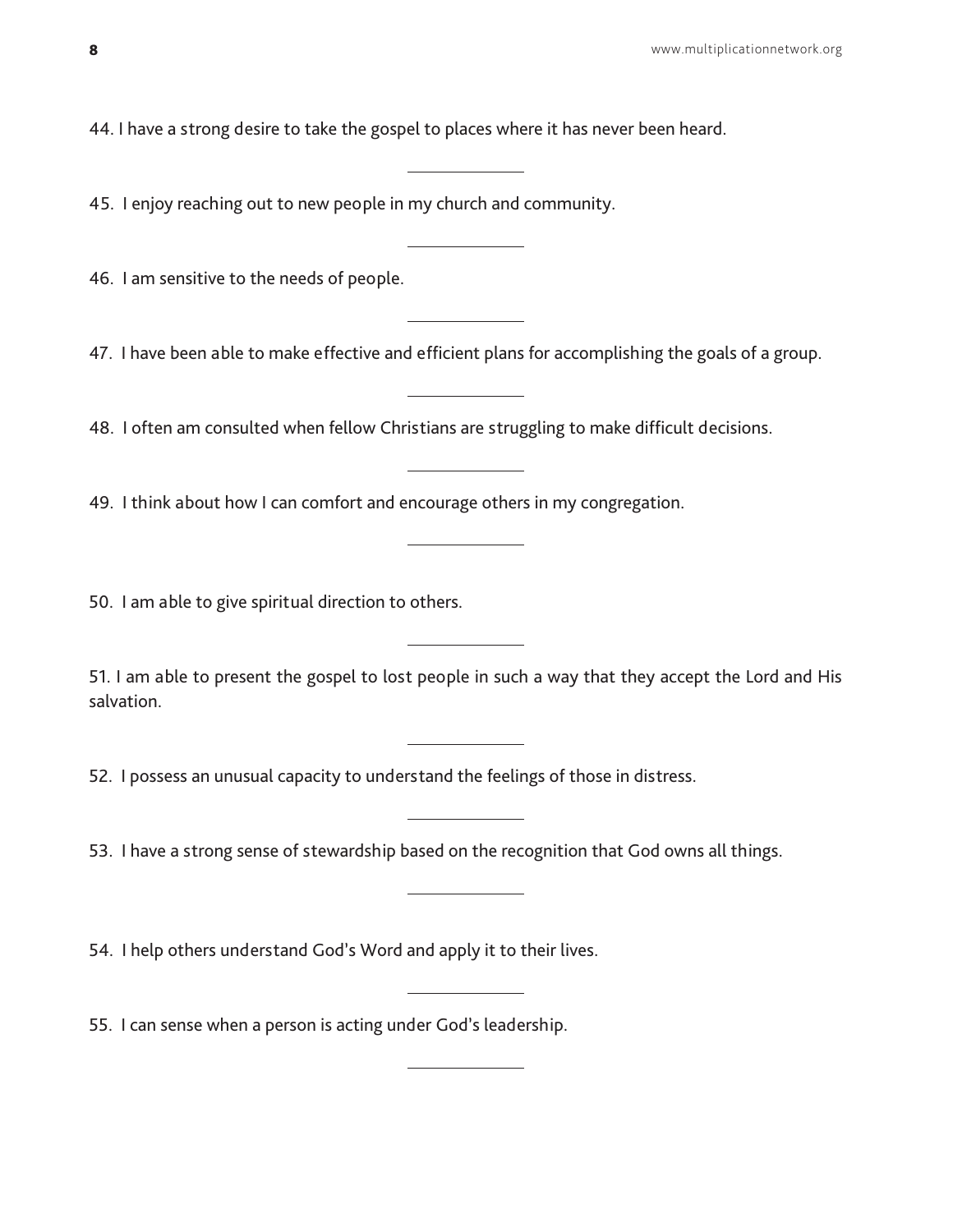56. I try to be in God's will continually and be available for His use.

57. I feel that I should take the gospel to people who have different beliefs from me.

58. I have an acute awareness of the physical needs of others.

59. I am skilled in setting forth positive and precise steps of action.

60. I like to meet visitors at church and make them feel welcome.

61. I explain Scripture in such a way that others understand it.

62. I can usually see spiritual solutions to problems.

63. I welcome opportunities to help people who need comfort, consolation, encouragement, and counseling.

64. I feel at ease in sharing Christ with nonbelievers.

65. I can influence others to perform to their highest God-given potential.

66. I recognize the signs of stress and distress in others.

67. I desire to give generously and unpretentiously to worthwhile projects and ministries.

68. I can organize facts into meaningful relationships.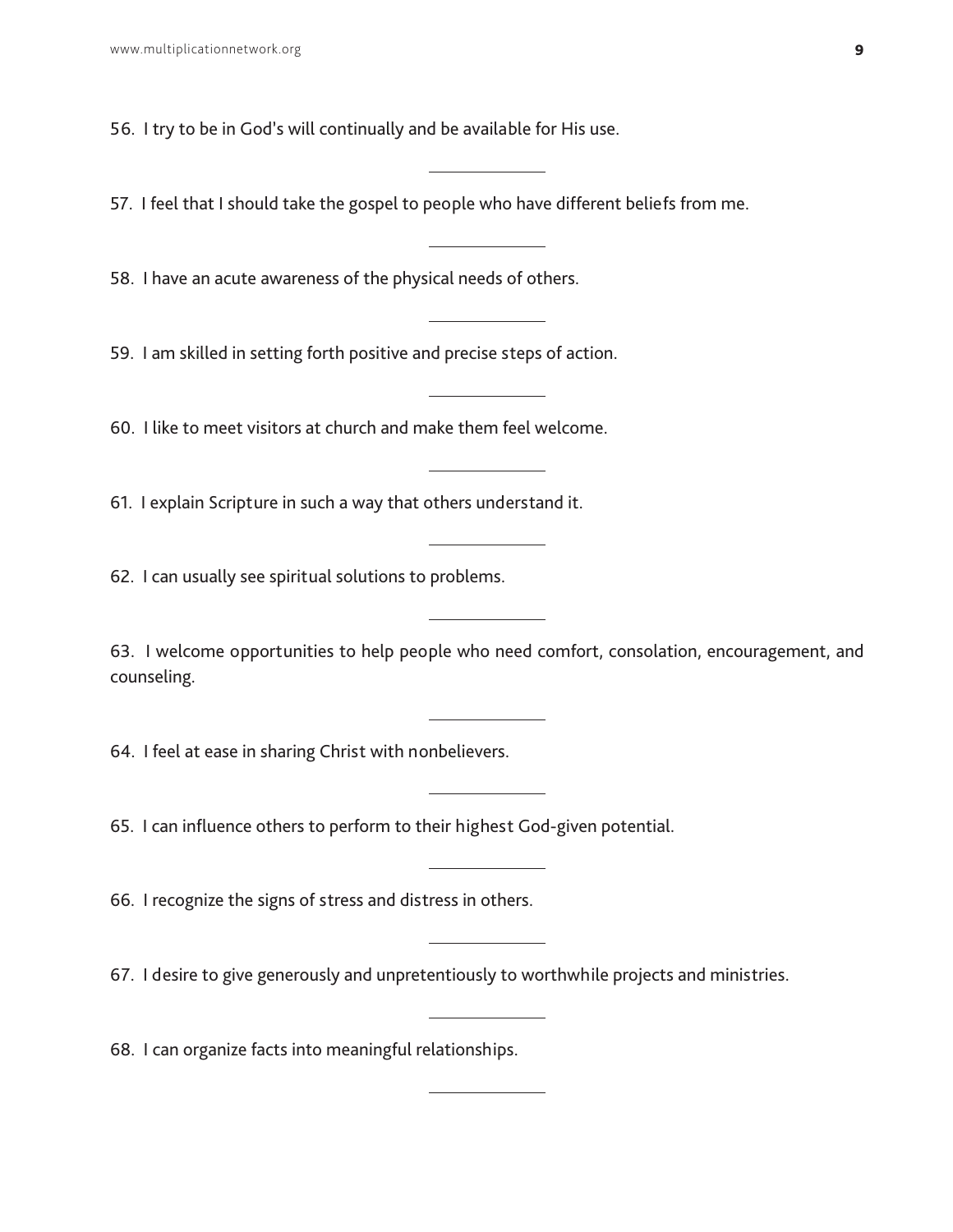69. God gives me messages in line with Scripture to deliver to His people.

70. I am able to sense whether people are being honest when they tell of their religious experiences.

71. I enjoy presenting the gospel to persons of other cultures and backgrounds.

72. I enjoy doing little things that help people.

73. I can give a clear, uncomplicated presentation.

74. I have been able to apply biblical truth to the specific needs of my church.

75. God has used me to encourage others to live Christ-like lives.

76. I have sensed the need to help other people become more effective in their ministries.

77. I like to talk about Jesus to those who do not know Him.

78. I have the ability to make strangers feel comfortable in my home.

79. I have a wide range of study resources and know how to secure information.

80. I feel assured that a situation will change for the glory of God even when the situation seems impossible.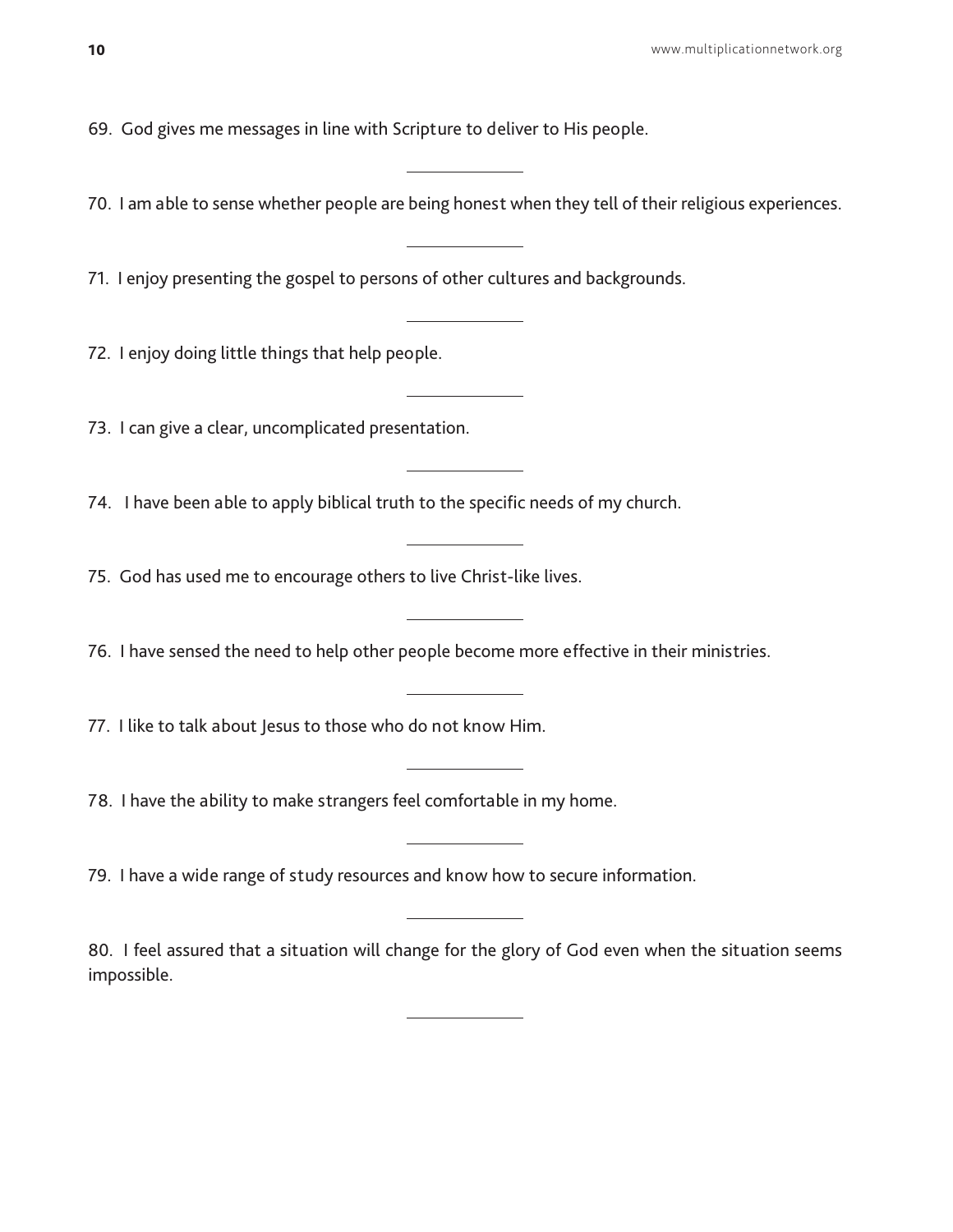## **SCORING YOUR SURVEY**

Follow these directions to determine your score for each spiritual gift.

- 1. Place in each box your numerical response (1-5) to the item number which is indicated in the space.
- 2. For each gift, add the numbers in the boxes and put the total in the TOTAL box.

| <b>LEADERSHIP</b>     | 6                       | $\ddagger$<br>16 | $\ddagger$<br>27 | $\ddagger$<br>43 | $\ddagger$<br>65 | <b>TOTAL</b><br>=        |
|-----------------------|-------------------------|------------------|------------------|------------------|------------------|--------------------------|
| <b>ADMINISTRATION</b> | 1                       | 17<br>$\ddot{}$  | 31<br>$\ddot{}$  | 47<br>$\ddot{}$  | 59<br>$\ddot{}$  | <b>TOTAL</b><br>$=$      |
| <b>TEACHING</b>       | $\overline{2}$          | 18<br>$\ddagger$ | 33<br>$\ddagger$ | 61<br>$\ddagger$ | 73<br>$\ddot{}$  | <b>TOTAL</b><br>$=$      |
| <b>KNOWLEDGE</b>      | $\overline{9}$          | 24<br>$\ddagger$ | 39<br>$\ddagger$ | 68<br>$\ddagger$ | 79<br>$\ddagger$ | <b>TOTAL</b><br>$=$      |
| <b>WISDOM</b>         | $\overline{\mathbf{3}}$ | 19<br>$\ddagger$ | 48<br>$\ddot{}$  | 62<br>$\ddot{}$  | 74<br>$\ddot{}$  | <b>TOTAL</b><br>$=$      |
| <b>PROPHECY</b>       | 10                      | 25<br>$\ddagger$ | 40<br>$\ddagger$ | 54<br>$\ddagger$ | 69<br>$\ddagger$ | <b>TOTAL</b><br>$\equiv$ |
| <b>DISCERNMENT</b>    | 11                      | 26<br>$\ddagger$ | 41<br>$\ddot{}$  | 55<br>$\ddot{}$  | 70<br>$\ddagger$ | <b>TOTAL</b><br>$=$      |
| <b>EXHORTATION</b>    | 20                      | 34<br>$\ddagger$ | 49<br>$\ddagger$ | 63<br>$\ddagger$ | 75<br>$\ddagger$ | <b>TOTAL</b><br>$=$      |
| <b>SHEPHERDING</b>    | $\overline{4}$          | 21<br>$\ddot{}$  | 35<br>$\ddot{}$  | 50<br>$\ddot{}$  | 76<br>$\ddot{}$  | <b>TOTAL</b><br>$=$      |
| <b>FAITH</b>          | 12                      | 28<br>$\ddagger$ | 42<br>$\ddot{}$  | 56<br>$\ddot{}$  | 80<br>$\ddot{}$  | <b>TOTAL</b><br>Ξ        |
| <b>EVANGELISM</b>     | 5                       | 36<br>$\ddagger$ | 51<br>$\ddagger$ | 64<br>$\ddagger$ | 77<br>$\ddagger$ | <b>TOTAL</b><br>=        |
| <b>APOSTLESHIP</b>    | 13                      | 29<br>$\ddagger$ | 44<br>$\ddot{}$  | 57<br>$\ddot{}$  | 71<br>$\ddagger$ | <b>TOTAL</b><br>=        |
| SERVICE/HELPING       | 14                      | 30<br>$\ddot{}$  | 46<br>$\ddot{}$  | 58<br>$\ddot{}$  | 72<br>$\ddot{}$  | <b>TOTAL</b><br>$=$      |
| <b>MERCY</b>          | $\overline{7}$          | 22<br>$\ddagger$ | 37<br>Ł          | 52<br>$\ddagger$ | 66<br>$\ddot{}$  | $=$<br><b>TOTAL</b>      |
| <b>GIVING</b>         | 8                       | 23<br>$\ddagger$ | 38<br>$\ddagger$ | 53<br>$\ddagger$ | 67<br>$\ddagger$ | <b>TOTAL</b><br>$=$      |
| <b>HOSPITALITY</b>    | 15                      | 32<br>$\ddagger$ | 45<br>$\ddagger$ | 60<br>$\ddagger$ | 78<br>╋          | <b>TOTAL</b>             |